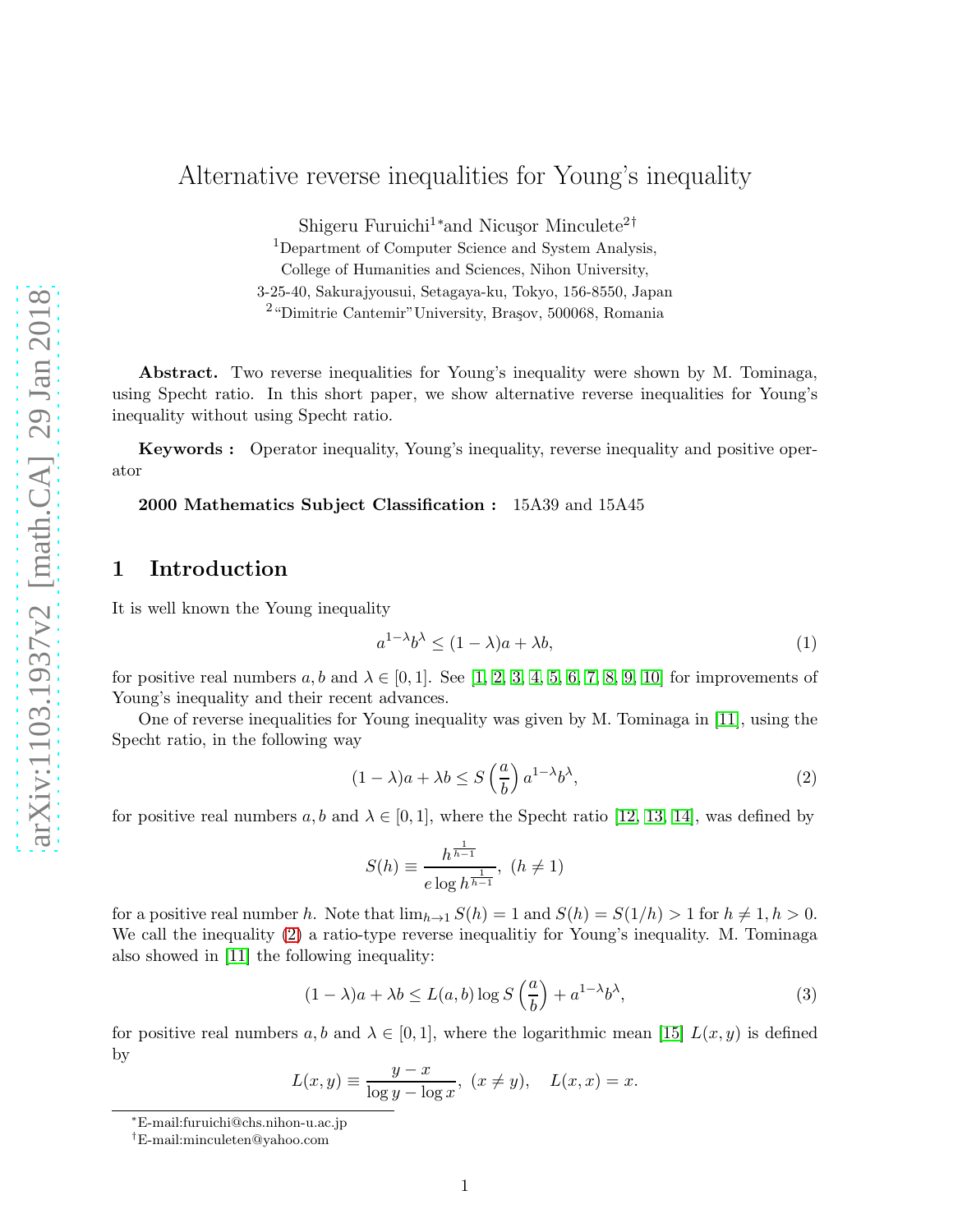We call the inequality [\(3\)](#page-0-1) a difference-type reverse inequalitiy for Young's inequality. Based on the scalar inequalities [\(2\)](#page-0-0) and [\(3\)](#page-0-1), M. Tominaga showed the following two reverse inequalities for invertible positive operators.

**Theorem 1.1** ([\[11\]](#page-5-1)) For invertible positive operators A and B with  $0 < mI \le A, B \le MI$ , we have

(i) (Ratio-type reverse inequality)

<span id="page-1-0"></span>
$$
(1 - \lambda)A + \lambda B \le S(h)A\sharp_{\lambda}B. \tag{4}
$$

(ii) (Difference-type reverse inequality)

<span id="page-1-6"></span><span id="page-1-1"></span>
$$
(1 - \lambda)A + \lambda B \le A \sharp_{\lambda} B + L(1, h) \log S(h)B. \tag{5}
$$

Our purpose of this short paper is to give two reverse inequalities which are different from [\(4\)](#page-1-0) and [\(5\)](#page-1-1).

#### 2 Main results

We first show the following remarkable scalar inequality.

**Theorem 2.1** Let  $f : [a, b] \to \mathbb{R}$  be a twice differentiable function such that there exist real constant M so that  $0 \le f''(x) \le M$  for  $x \in [a, b]$ . Then we have

<span id="page-1-2"></span>
$$
0 \le (1 - \lambda)f(a) + \lambda f(b) - f((1 - \lambda)a + \lambda b) \le \lambda (1 - \lambda)M(b - a)^2,
$$
\n(6)

where  $\lambda \in [0,1]$ .

*Proof:* The first part of inequality  $(6)$  holds because f is a convex function. Next, we prove second part of inequality [\(6\)](#page-1-2).

For  $\lambda \in \{0,1\}$ , we obtain the equality in relation [\(6\)](#page-1-2). Now, we consider  $\lambda \in (0,1)$ , which means that  $a < (1-\lambda)a+\lambda b < b$  and we use Lagrange's theorem for the intervals  $[a,(1-\lambda)a+\lambda b]$ and  $[(1 - \lambda)a + \lambda b, b]$ . Therefore, there exists real numbers  $c_1 \in (a, (1 - \lambda)a + \lambda b)$  and  $c_2 \in$  $((1 - \lambda)a + \lambda b, b)$  such that

<span id="page-1-3"></span>
$$
f((1 - \lambda)a + \lambda b) - f(a) = \lambda (b - a) f'(c_1)
$$
\n<sup>(7)</sup>

П

and

<span id="page-1-4"></span>
$$
f(b) - f((1 - \lambda)a + \lambda b) = (1 - \lambda)(b - a)f'(c_2).
$$
\n(8)

Multiplying relation [\(7\)](#page-1-3) by  $(1 - \lambda)$  and relation [\(8\)](#page-1-4) by  $\lambda$ , and then adding, we deduce the following relation:

$$
(1 - \lambda)f(a) + \lambda f(b) - f((1 - \lambda)a + \lambda b) = \lambda(1 - \lambda)(b - a)[f'(c_2) - f'(c_1)].
$$

Again, applying Lagrange's theorem on the interval  $[c_1, c_2]$ , we obtain

<span id="page-1-5"></span>
$$
(1 - \lambda)f(a) + \lambda f(b) - f((1 - \lambda)a + \lambda b) = \lambda(1 - \lambda)(b - a)(c_2 - c_1)f''(c),
$$
\n(9)

where  $c \in (c_1, c_2)$ . Since  $0 \le f''(x) \le M$  for  $x \in [a, b]$  and  $c_2 - c_1 \le b - a$  and making use of relation [\(9\)](#page-1-5), we obtain the inequality [\(6\)](#page-1-2).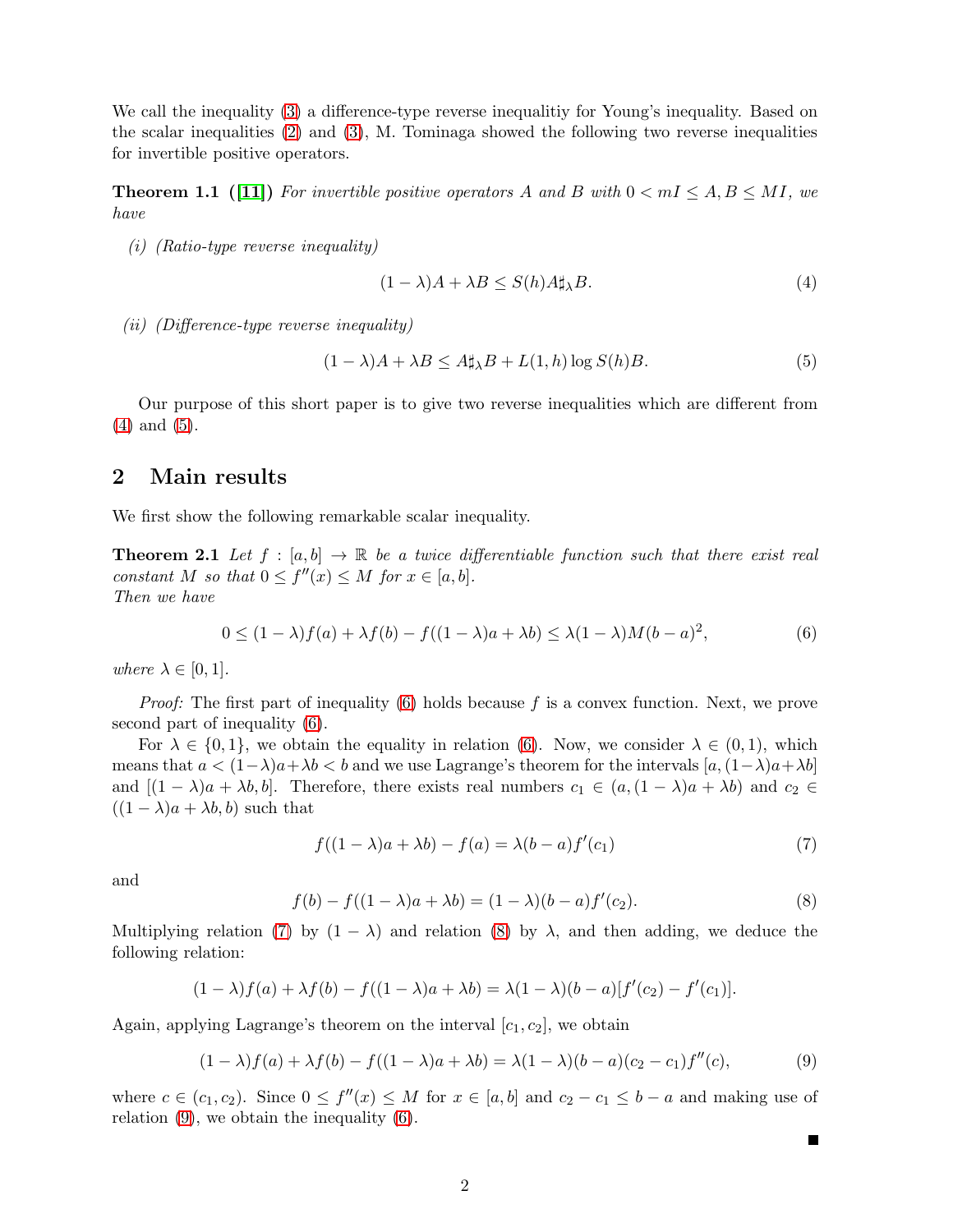**Corollary 2.2** For  $a, b > 0$  and  $\lambda \in [0, 1]$ , the following inequalities hold.

(i) (Ratio-type reverse inequality)

<span id="page-2-0"></span>
$$
a^{1-\lambda}b^{\lambda} \le (1-\lambda)a + \lambda b \le a^{1-\lambda}b^{\lambda}\exp\left\{\frac{\lambda(1-\lambda)(a-b)^2}{d_1^2}\right\},\tag{10}
$$

where  $d_1 \equiv \min\{a, b\}.$ 

(ii) (Difference-type reverse inequality)

<span id="page-2-1"></span>
$$
a^{1-\lambda}b^{\lambda} \le (1-\lambda)a + \lambda b \le a^{1-\lambda}b^{\lambda} + \lambda(1-\lambda)\left\{\log\left(\frac{a}{b}\right)\right\}^2 d_2,\tag{11}
$$

where  $d_2 \equiv \max\{a, b\}.$ 

Proof:

(i) It is easy to see that if we take  $f(x) = -\log x$  in Theorem [2.1,](#page-1-6) then we have

$$
\log \left\{ (1 - \lambda)a + \lambda b \right\} \le \log \left( a^{1 - \lambda} b^{\lambda} \right) + \log \left( \exp \left\{ \lambda (1 - \lambda) f''(c) (b - a)^2 \right\} \right)
$$

which implies inequality [\(10\)](#page-2-0), since  $f''(c) = \frac{1}{c^2} \geq \frac{1}{d_1^2}$  $\frac{1}{d_1^2}$ .

(ii) If we take  $f(x) = e^x$  (which is convex on  $(-\infty, \infty)$ ) in Theorem [2.1,](#page-1-6) we obtain the relation

$$
0 \leq \lambda e^{\alpha} + (1 - \lambda)e^{\beta} - e^{\lambda \alpha + (1 - \lambda)\beta} \leq \lambda (1 - \lambda)(\alpha - \beta)^2 f''(\gamma),
$$

where  $\gamma \equiv \max{\{\alpha, \beta\}}$ . Putting  $a = e^{\alpha}$  and  $b = e^{\beta}$ , then we have

$$
0 \le (1 - \lambda)a + \lambda b - a^{1 - \lambda}b^{\lambda} \le \lambda (1 - \lambda)e^{c} \left(\log \frac{a}{b}\right)^{2}
$$

where  $c \equiv \max \{ \log a, \log b \}$ . Thus we have inequality [\(11\)](#page-2-1), putting  $d_2 = e^c$ .

From here, we consider bounded linear operators acting on a complex Hilbert space  $H$ . If a bounded linear operator A satisfies  $A = A^*$ , then A is called a self-adjoint operator. If a selfadjoint operator A satisfies  $\langle x|A|x\rangle \ge 0$  for any  $|x\rangle \in \mathcal{H}$ , then A is called a positive operator. In addition,  $A \geq B$  means  $A - B \geq 0$ .

**Theorem 2.3** For  $\lambda \in [0,1]$ , two invertible positive operators A and B satisfying the ordering  $mI \leq A \leq B \leq MI \leq I$  with  $h \equiv \frac{M}{m}$ , we have the following operaor inequalities.

(i) (Ratio-type reverse inequality)

<span id="page-2-2"></span>
$$
A\sharp_{\lambda}B \le (1-\lambda)A + \lambda B \le \exp\left(\lambda(1-\lambda)\left(1-h\right)^2\right)A\sharp_{\lambda}B. \tag{12}
$$

(ii) (Difference-type reverse inequality)

<span id="page-2-3"></span> $A\sharp_{\lambda}B \leq (1-\lambda)A + \lambda B \leq A\sharp_{\lambda}B + \lambda(1-\lambda)\left(\log h\right)^{2}B.$  (13)

Proof: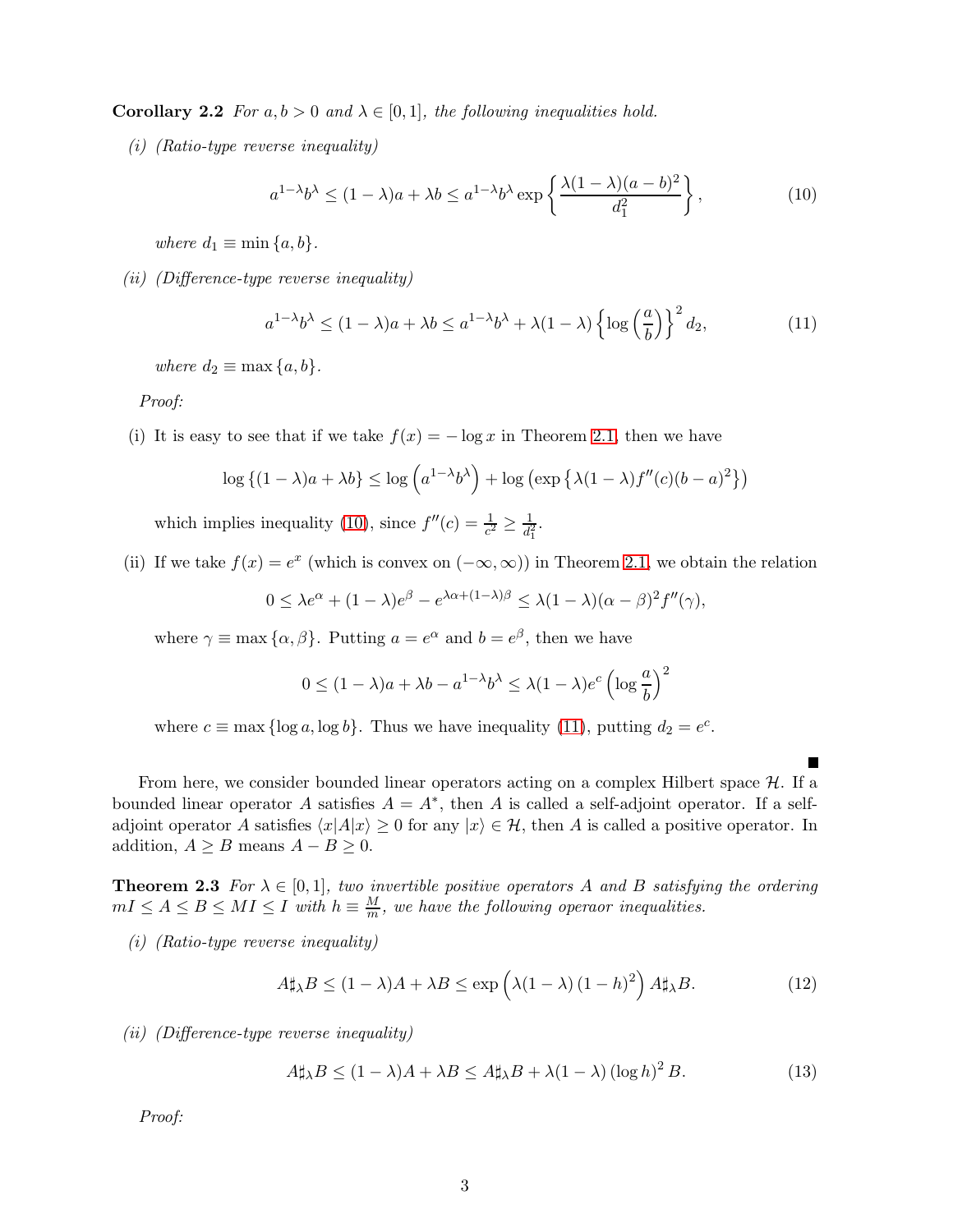(i) The first inequalities in [\(12\)](#page-2-2) and [\(13\)](#page-2-3) are well-known so that we prove the two second inequalities in [\(12\)](#page-2-2) and [\(13\)](#page-2-3). From the inequality [\(10\)](#page-2-0) with  $a \leq b$ , we have

$$
(1 - \lambda)t + \lambda \le t^{1 - \lambda} e^{\lambda (1 - \lambda)(1 - \frac{1}{t})^2},
$$

for  $0 < t < 1$ . Thus we have the following inequality for the invertible positive operator  $mI \leq T \leq MI \leq I$ :

$$
(1 - \lambda)T + \lambda \le T^{1-\lambda} \max_{m \le t \le M} e^{\lambda(1-\lambda)(1-\frac{1}{t})^2}.
$$

Putting  $T \equiv B^{-1/2}AB^{-1/2} \le I$  (which satisfies  $A \le B$ ), then we have  $\frac{1}{h} \le B^{-1/2}AB^{-1/2} \le$ h, and then we have

$$
(1 - \lambda)B^{-1/2}AB^{-1/2} + \lambda \leq \left(B^{-1/2}AB^{-1/2}\right)^{1 - \lambda} \max_{\frac{1}{h} \leq t \leq 1 \leq h} e^{\lambda(1 - \lambda)(1 - \frac{1}{t})^2}.
$$

Multiplying  $B^{1/2}$  to the both sides in the above inequality, we obtain the inequality [\(12\)](#page-2-2), since  $A \sharp_{\lambda} B = B \sharp_{1-\lambda} A$ .

(ii) By the similar way to the proof of the second inequality in [\(12\)](#page-2-2) from the inequality [\(11\)](#page-2-1) with  $1 \leq a \leq b$ , we have

$$
(1 - \lambda)t + \lambda - t^{1-\lambda} \le \lambda(1 - \lambda) (\log t)^2,
$$

for  $0 < t < 1$ . Thus we have the following inequality for the invertible positive operator  $mI \leq T \leq MI \leq I$ :

$$
(1 - \lambda)T + \lambda - T^{1-\lambda} \le \lambda (1 - \lambda) \max_{m \le t \le M} (\log t)^2.
$$

Putting  $T \equiv B^{-1/2}AB^{-1/2} \le I$  (which satisfies  $A \le B$ ), then we have  $\frac{1}{h} \le B^{-1/2}AB^{-1/2} \le$ h, and then we have

$$
(1 - \lambda)B^{-1/2}AB^{-1/2} + \lambda - \left(B^{-1/2}AB^{-1/2}\right)^{1 - \lambda} \le \lambda (1 - \lambda) \max_{\frac{1}{h} \le t \le h} \left(\log t\right)^2,
$$

which implies the inequality [\(13\)](#page-2-3), by multiplying  $B^{1/2}$  to the both sides in the above inequality, since  $A\sharp_{\lambda}B = B\sharp_{1-\lambda}A$ .

 $\blacksquare$ 

Remark 2.4 It is natural to consider that our inequalities are better than Tominaga's inequalities under the assumpution  $A \leq B$ . Firstly we compare our inequality [\(10\)](#page-2-0) with [\(2\)](#page-0-0). For this purpose we take two numerical example under the condition  $0 < t \leq 1$ .

(*i*) Take  $t=\frac{1}{2}$  $\frac{1}{2}$  and  $\lambda = \frac{1}{20}$ , then we have

$$
\exp\left(\lambda(1-\lambda)\left(1-\frac{1}{t}\right)^2\right) - S(t) \simeq -0.0128295.
$$

(*ii*) Take  $t=\frac{1}{2}$  $\frac{1}{2}$  and  $\lambda = \frac{1}{10}$ , then we have

$$
\exp\left(\lambda(1-\lambda)\left(1-\frac{1}{t}\right)^2\right) - S(t) \simeq 0.0326986.
$$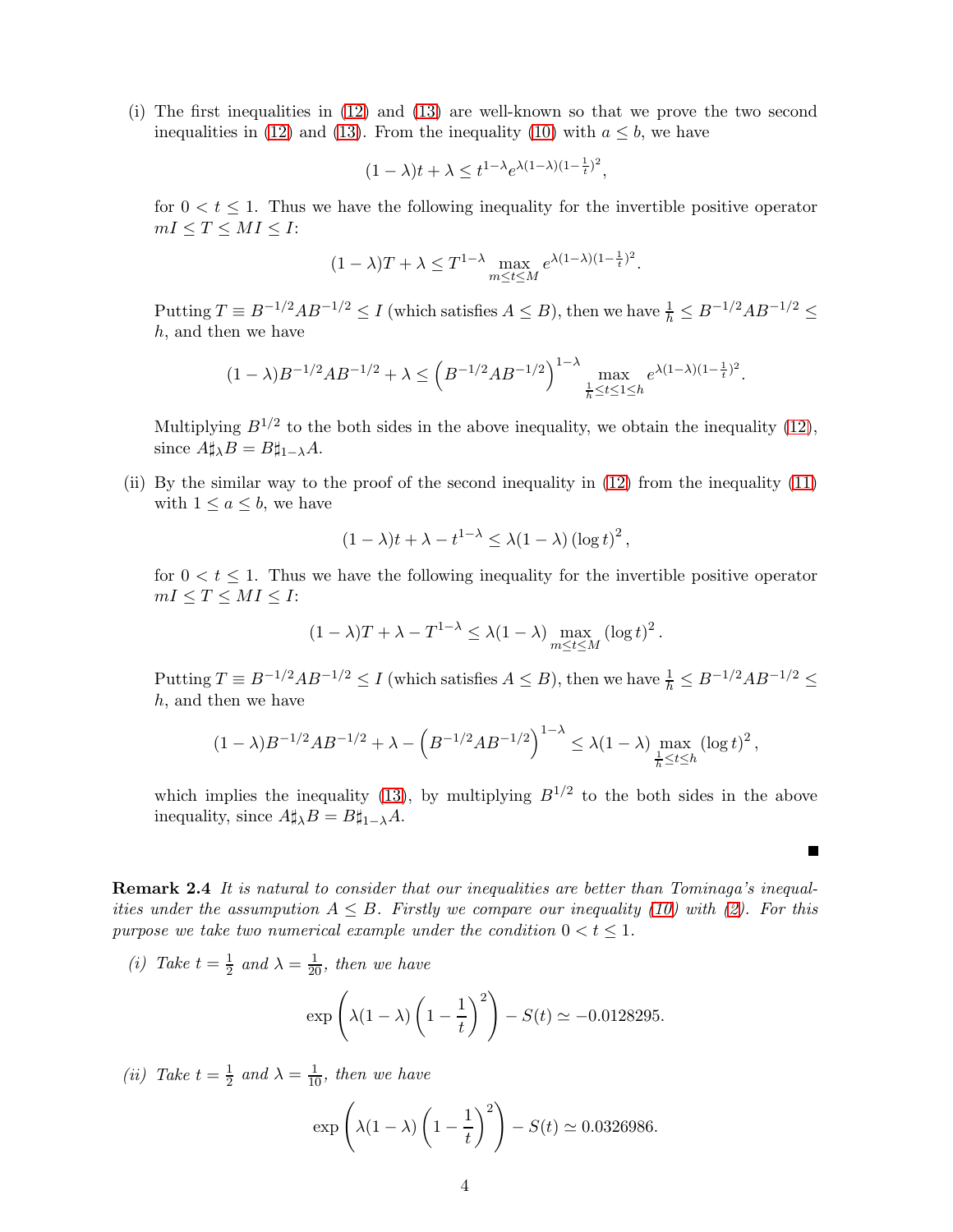Thus we can conclude that there is no ordering between  $(10)$  and  $(2)$ . If we compare our factor in the right hand side of the inequality [\(12\)](#page-2-2) with one in  $(4)$ , then the similar result follows, putting  $h = 2 > 1$  with  $\lambda = \frac{1}{20}$  or  $\lambda = \frac{1}{10}$ , for example.

Secondly we compare our inequality [\(11\)](#page-2-1) with [\(3\)](#page-0-1). For this purpose we take two numerical example under the condition  $0 < t \leq 1$ .

(*i*) Take  $t=\frac{1}{2}$  $rac{1}{2}$  and  $\lambda = \frac{1}{5}$  $\frac{1}{5}$ , then we have

 $L(1, t) \log S(t) - \lambda(1 - \lambda) (\log t)^2 \simeq -0.0338368.$ 

(*ii*) Take  $t = \frac{1}{2}$  $\frac{1}{2}$  and  $\lambda = \frac{1}{20}$ , then we have

 $L(1, t) \log S(t) - \lambda(1 - \lambda) (\log t)^2 \simeq 0.0202141.$ 

Thus we can conclude that there is no ordering between  $(11)$  and  $(3)$ .

Therefore we may conclude our two reverse inequalities for Young's inequality do not trivial results under the assumpution  $A \leq B$ .

## Acknowledgement

The author (S.F.) was supported in part by the Japanese Ministry of Education, Science, Sports and Culture, Grant-in-Aid for Encouragement of Young Scientists (B), 20740067 The author (N.M.) was supported in part by the Romanian Ministry of Education, Research and Innovation through the PNII Idei project 842/2008.

### <span id="page-4-0"></span>References

- <span id="page-4-1"></span>[1] N.A.Bobylev and M. A. Krasnoselsky, Extremum Analysis (degenerate cases), Moscow, preprint, 1981, 52 pages, (in Russian).
- [2] S. Dragomir, Bounds for the Normalized Jensen Functional, Bull. Austral. Math. Soc. Vol.74 (2006), pp.471-478.
- <span id="page-4-2"></span>[3] F. Kittaneh and Y. Manasrah, Improved Young and Heinz inequalities for matrices, J. Math. Anal. Appl., Vol 36(2010), pp. 262-269.
- <span id="page-4-3"></span>[4] J. M. Aldaz, Self-improvement of the inequality between arithmetic and geometric means, J. Math. Ineq., Vol.3(2009), pp.213-216.
- <span id="page-4-4"></span>[5] J. M. Aldaz, Comparison of differences between arithmetic and geometric means, to appear in Tamkang Journal of Mathematics [\(arXiv:1001.5055v](http://arxiv.org/abs/1001.5055)2).
- <span id="page-4-5"></span>[6] F. C. Mitroi, About the precision in Jensen-Steffensen inequality, Annals of the University of Craiova, Mathematics and Computer Science Series, Vol.37 (2010), pp.73-84.
- <span id="page-4-6"></span>[7] S. Furuichi, On refined Young inequalities and reverse inequalities, J. Math. Ineq., Vol.5(2011), pp.21-31.
- <span id="page-4-7"></span>[8] S. Furuichi, Refined Young inequalities with Specht's ratio, J. Egypt. Math. Soc., Vol.20(2012),pp46-49.
- <span id="page-4-8"></span>[9] N. Minculete, A result about Young inequality and several applications, Scientia Magna, Vol.7(2011), pp.61-68.